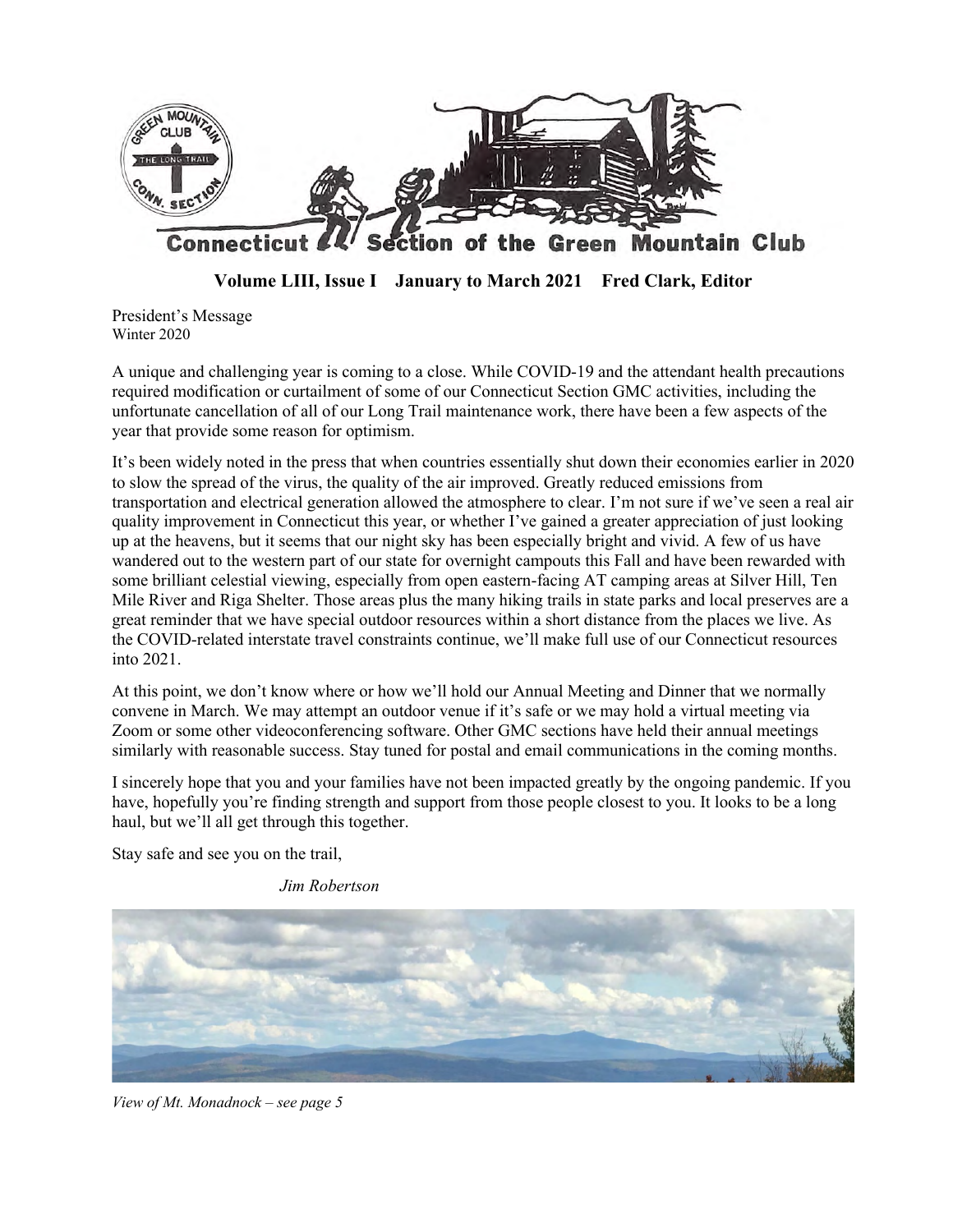#### **Green Mountain Club Information**

http://www.greenmountainclub.org (802) 244-7037

#### **Connecticut Section Information** http://www.conngmc.com

**Officers and Executive Committee**

#### **President: James E. Robertson** 860-633-7279 jrobert685@aol.com

**First Vice President, Trails and Shelters**: **Mike Shaw** 860-381-9130 msshaw2@mail.com

**Second Vice President, Activities: Dennis P. Himes** 860-454-8301 dennis@cookhimes.us

### **Director:**

**James Fritz** 860-221-9173 james\_fritz@sbcglobal.net

**Alternate Director: Andrew J. Hood** 860-646-2753 andrew.hood@snet.net

# **Secretary:**

**Kevin T. Burke** 203-729-1603 burke-kevin@sbcglobal.net

#### **Treasurer: Linda Hagstrom** 860-621-3453 aprilfools1978@att.net

**INQUIRIES:** Please direct all inquiries regarding the Connecticut Section to the President.

### **PUBLICATION SCHEDULE:** *Trail Talk* is

published four times a year in March, June, September, and December. Articles and activity reports must be e-mailed to the editor no later than the fifth day of the month of the publication. Articles and activity reports must be sent in a Word Document in Times New Roman, font size 10. Reports sent from phones or tablets will be returned.

Editor's e-mail: fpclark1@comcast.net

**MEMBERSHIP:** When filling out an application to join or renew your membership in the Green Mountain Club, circle *Connecticut Section* on the application. You will receive, at no extra charge, the Connecticut Section's newsletter

| DUES:                       |         |
|-----------------------------|---------|
| Individual Adult            | \$45.00 |
| Family                      | \$60.00 |
| Senior (70 or older)        | \$25.00 |
| or Limited Income           |         |
| Sponsor (Individual/Family) | \$75.00 |

Send annual dues to: Green Mountain Club 4711 Waterbury-Stowe Road Waterbury Center, VT 05677-9904

You may also join or renew online at: https://www.greenmountainclub.org/

# **WANT TO HELP THE CONNECTICUT SECTION REDUCE EXPENSES AND SAVE TREES?**

Just send an e-mail to the Editor, requesting that you be e-mailed *Trail Talk*, rather than having it printed and mailed. You'll receive *Trail Talk* sooner, too.

**SPECIAL THANKS** to member Charlotte Hitchcock. Each issue Charlotte facilitates the emailing of *Trail Talk* by formatting the layout and reducing the file size of the email version.

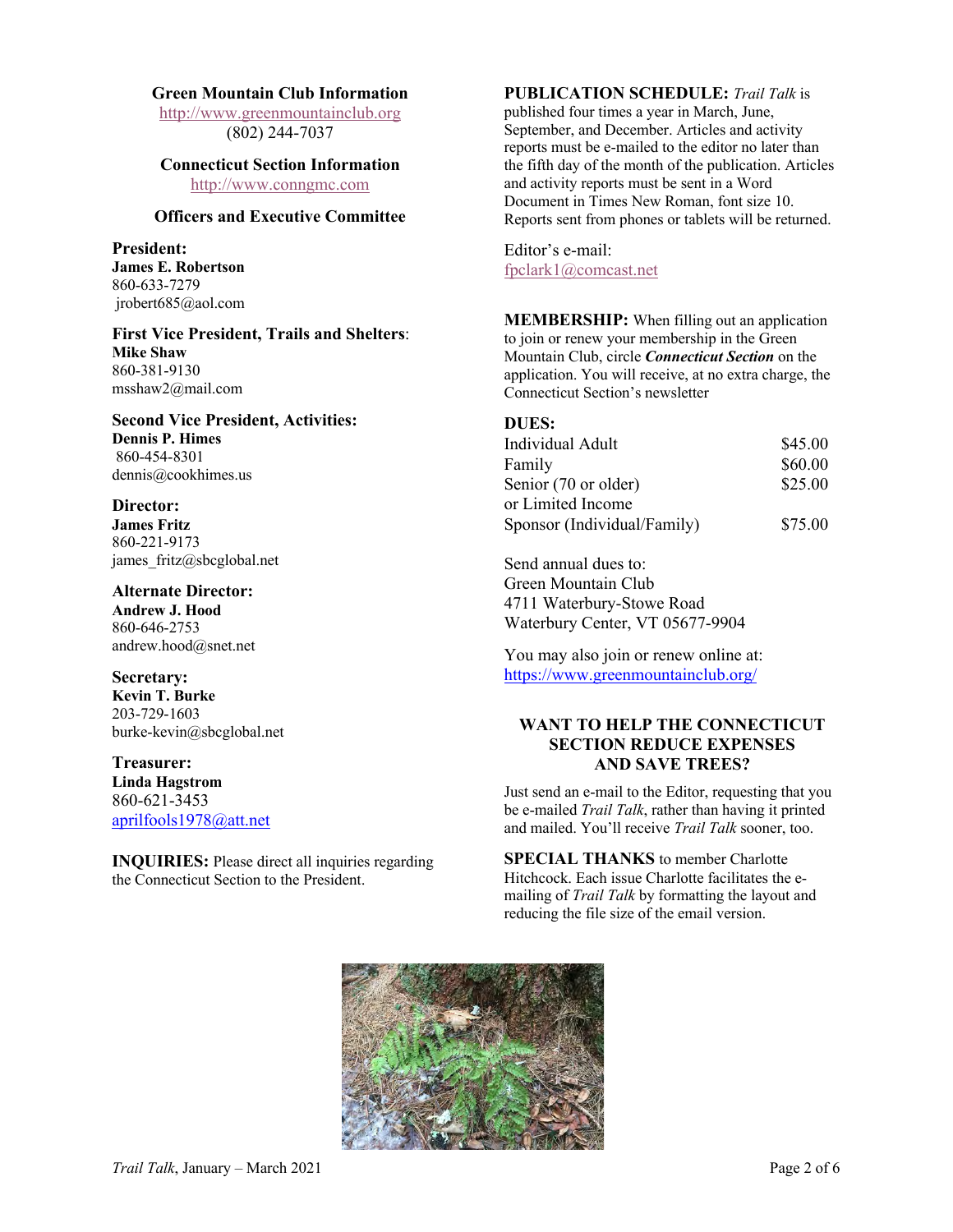# **Cranberry Bog Hike October 7, 2020 by Mandy Brink**

**Tom** and **Patty Adams, Holly Hood, Ellie Morano** and I met at the Rockville Management parking lot with buckets in tow. It was a gorgeous fall day. We were a little worried that the drought of the summer might affect the cranberry crop. We hiked about a mile into the bog and we were not disappointed. We no sooner stepped off the trail and into the bog and there was the first green plant full of red cranberries. We spent the next hour moving our way along the edge of the bog and picked till our bags were full. **Arlo** and **Bella**, our canine friends, slopped in the mud or waited patiently while we picked. It is hard to stop picking. The whole way back to the trail we were noticing cranberries that were ready for picking but we had run out of containers. On our way back to the cars there was a pretty snake across the trail. He must have been enjoying sunning himself because he didn't budge as we walked. He just gave us a "I'm not moving" look. Hopefully everyone gets some yummy breads and sauces for their effort.

#### **Nipmuck Trail September 27, 2020 by Sarah O'Hare**

This early autumn hike brought together five GMC hikers, two members and one guest of the GMCC (Green Mountain Canine Club) to Mansfield for a hike on the East Branch of the Nipmuck Trail. **George Jackson, Patty** and **Tom Adams**, **Jim Robertson** and I met at the parking area on Rte. 89. **Molson**, the Alpha Dog, had some competition for who was going to be in the lead so our brisk pace never slowed. This section of the Nipmuck Trail follows the Fenton River much of the way. The summer's drought found the river at a very low level, so low we wondered how it could possibly support the water needs of nearby UCONN. After crossing Iron Bridge (south), we hiked along a glacial esker, with the river below to the left and a marsh to the right. At the end of the esker we crossed Iron Bridge (north) and continued along the river. Delicate white and purple asters lent pastel hues in vivid contrast to the gray, overcast day. And a lone, late-blooming scarlet flower hung on to what may be the last of warm days before frost.

Heading away from the river, the next feature was 50-foot Rock. A marble bench had been placed there in remembrance of a man who died at age 21, long before his time. The view was peaceful, with the foliage beginning its change in the distant hills. Upon reaching the N/S junction where the Nipmuck Trail's East Branch and West Branch converge, mileage was checked. Finding we'd hiked only 2.5 miles, we continued on, the

mill ruins at the Fenton River to be our turn around point. An old and rocky woods road, flanked with stone walls, led downhill into an open area where Jim remembered an old Chrysler Cordoba wreck from years ago. Alas, it was there no longer, much to Jim and George's disappointment.

We turned back, retracing our steps to Iron Bridge (north). With Molson tiring, **Arlo** began making his move to take the lead. Newcomer **Albus**, while still a young pup, just didn't have a chance against the two older trailsavvy dogs. Now following the Fenton River Trail, Jim noticed that the trail had been relocated. The former path was still slightly noticeable, as nature had not yet reclaimed it entirely. Once back at our cars and finding that we had hiked seven miles, we weighed the option of going to the UCONN Dairy Bar. Unfortunately, because of COVID, ice cream orders had to be taken ahead of time and we would have to allow for a long wait. It was decided to forego the treats and visit there another time.

#### **Connecticut AT/Riga Shelter Backpack October 1-2, 2020 by Jim Robertson**

We can thank **Don Hagstrom** for suggesting the destination and Mandy Brink for organizing this overnight Full Moon backpack, but a twist of fate knocked Mandy out of the trip due to some family health concerns.

On Thursday the 1st, after a storm had dumped up to four inches of rain in northwest Connecticut, we took advantage of clear skies to hike up to Riga Shelter on the AT in Salisbury. **Linda Hagstrom** took the Lion's Head Trail up from Bunker Hill Road to the AT while **"Turbo" Jim Fritz, Don** and the leader took the Undermountain Trail from Route 41. **Kevin Burke** would join us later via the AT from Salisbury after an interesting encounter described below. Linda arrived at the shelter first and scouted the tent sites and platforms. After the other three of us got in, we set up tents and broke out our gear. Jim Fritz had not hiked on the trails in the Salisbury area so we decided to take the 3/4-mile walk to Lion's Head. Jim and I told Don we'd meet him at the junction of the AT and the shelter side trail. As we neared the junction, Don reported that some "crazy" backpacker had gone through, speaking in a foreign tongue and gesturing as if he were looking for his hiking friends. Don, not understanding the gentleman, waved him along the AT. After a pleasant walk to and from Lion's Head, enjoying great panoramic views, we returned to the shelter to find Linda and Kevin laughing at the picnic table. Turns out that the crazy foreign gent was Kevin, who had greeted Don with a hearty "bonjour, mon ami" but the two of them had been several yards apart and had not recognized each other.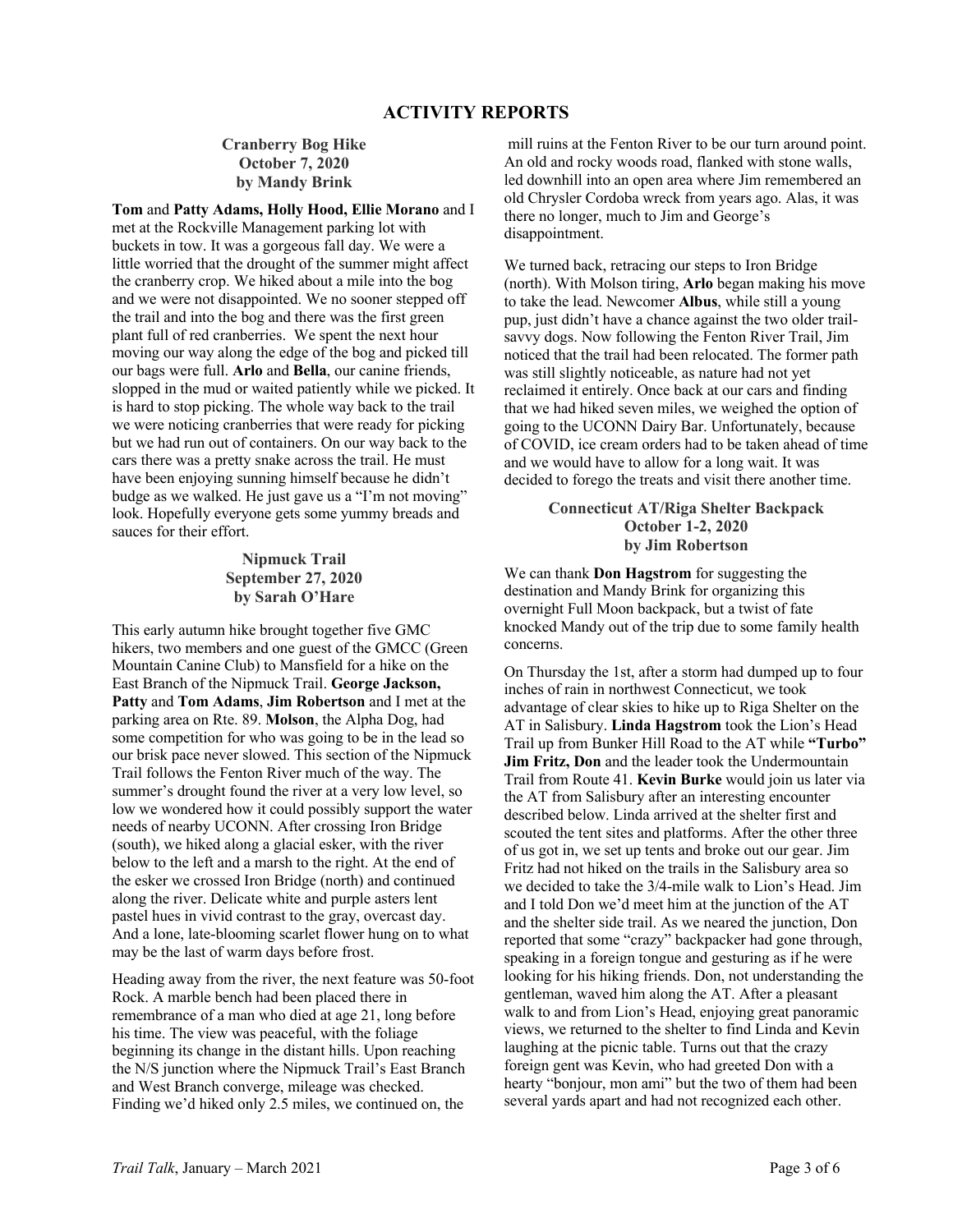Kevin, thinking he hadn't reached the Riga Shelter side trail yet, continued another half mile to the Ball Brook Campsite until he realized he'd gone too far. We all enjoyed the resulting merriment.

The night sky did not disappoint. Don had noted that the autumn moon rises almost directly in front of the shelter, which has a nicely cleared vista overlooking Twin Lakes and Canaan Mountain beyond. The moon rose, pink at first in the dwindling daylight then yellow then white as it climbed in dark sky. Sarah O'Hare had advised us that Saturn and Jupiter would be visible in the evening sky, and we also spotted a very bright reddish Mars, nearer to Earth than it will be for another 15 years, and a faint Neptune. At Kevin's suggestion, Jim Fritz pulled up a stargazing app on his phone to help with identification of other celestial bodies.

Light rain began just before daylight and continued as we packed. Two other hikers were sleeping in the shelter so we decided to hike a mile to Brassie Brook Shelter for breakfast. Two hikers were also asleep there, so the group humored the leader by waiting while he boiled water for the all-important coffee/caffeine fix at Brassie Brook before we walked down the Undermountain Trail to the parking lot. Kevin and I stayed to have a pleasant chat with John Hicks, a long-time AMC trail maintainer and former GMC member, who had stopped by to check the supply of maps in the box at the trail head.

# **Windsor Locks Canal State Park Trail November 11, 2020 by Mandy Brink**

**Carol Langley**, **Jim Robertson**, **Dick Hart**, and I met at the northern end to start our hike. The paved towpath is a 3.5 linear walk, although, to respect COVID regulations, we hiked 3.5 miles and then turned around and hiked back for a 7-mile total. At the start, there is a fence with many locks attached. Carol told us it is a tradition for couples to put a lock there when they are about to commit to a relationship. It is a cute idea. The towpath parallels the Connecticut River. It was a cloudy day with rain threatening to start at any time although it was kind enough to wait until we finished our walk. There was only duck and geese activity on the river. We noticed some fresh beaver activity on some trees along the path. Our furry friends, **Bella** and **Molson** got to say hello to several doggy friends out for a walk. We had lunch under the train trestle and Carol was excited when a train passed overhead. We stopped to view the Stony Aqueduct, built for the Windsor Locks Canal Company which is sadly riddled with graffiti. It is amazing how quickly 7 miles passes when you are going flat with no hills to contend with. Before we knew, we were back to the decorated gate and our cars. It would be fun to go back again sometime with a bicycle.

# **Shenipsit Trail Part 1 October 18, 2020 by Sarah O'Hare**

Today's hike on the Shenipsit Trail was the first in a series to complete the entire 50 miles. Beginning in Cobalt, the trail extends north into West Stafford. With COVID keeping us from staging cars, our section hikes are to be out-and-back. And so, it appears that our endeavor will ultimately find us hiking the entire trail twice! **Tom** and **Patty Adams** with pup **Arlo**, **George Jackson**, **Don Hagstrom**, **Jim Robertson** with **Molson**, and I started the hike at the southernmost trailhead on Gadpouch Road.

The hike immediately made a steep climb up to the ridge of Great Hill. A short spur trail led to a vista overlooking the Connecticut River, Middletown and the hills beyond. Low lying clouds marked the course of the river, enhancing our view of autumnal glory. Hiking by an old quarry and uncertain what was mined for, a few of us picked through the pile of rubble for just the right souvenir. The rocks were oh-so-white with black mica striations.

Descending into a ravine, there should have been a brook and cascades. After months of drought conditions, a tiny trickle was all the steep, rocky ledge could bring forth. Then not quite sure just where we would turn around and head back, we continued on, thinking that Bald Hill would be just the right place. At a large white rock atop Bald Hill, Patty scraped away the moss so it would be more noticeable on our return in two weeks. It was here where we ended and turned back, stopping in the ravine for lunch. After a quick stop at the vista from Great Hill, we hiked down the steep hill and back to our cars. Out came the phone to check our mileage, the average came to seven miles.

#### **Shenipsit Trail Part 2 November 4, 2020 by Sarah O'Hare**

Our second hike of the Shenipsit Series began on the Mott Hill Road Connector Trail. This access trail was not readily known to be the right trail but, thanks to **Jim Robertson**'s scouting it out beforehand, we were able to begin our hike with confidence that we were on the right course. Jim brought **Molson**, **Patty** and **Tom Adams** brought **Arlo**, and **Don Hagstrom** and I were present, too. Unfortunately, **George Jackson** was unable to hike with us today, as he was down and out with an injury. However, as he lives nearby, he met up with us in the parking area to wish us well.

The Connector Trail is a 0.7-mile old roadway through the Meshomasic Forest, crossing into East Hampton and ending at the Shenipsit Trail. Here, we turned south and hiked along another old woods road, the Portland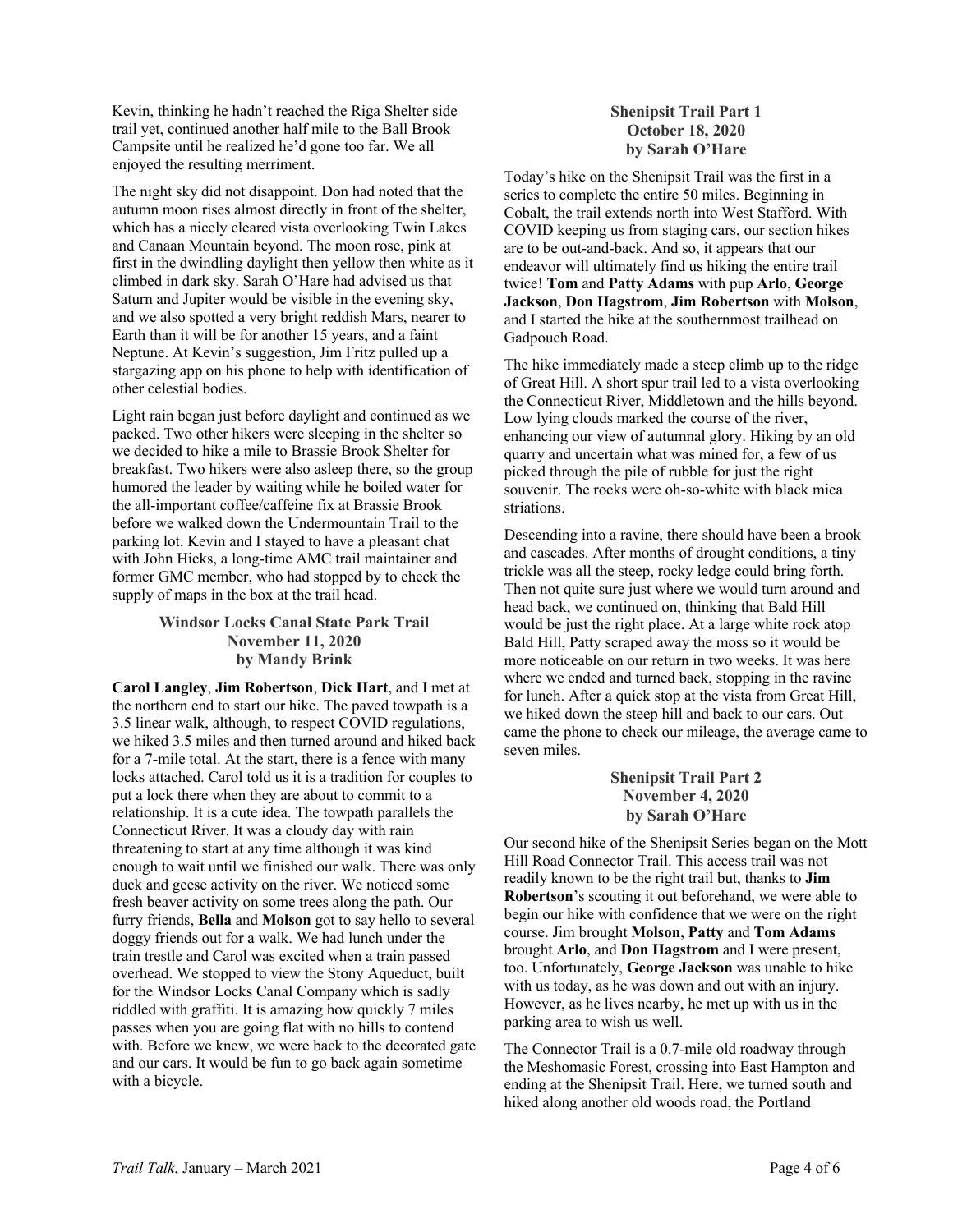Reservoir Road. Ruins of an old stone foundation caught our attention momentarily. After what seemed like endless road walking, we finally turned onto a real path which took us up Bald Hill. It wasn't long before we found Patty's Rock, the large white rock where she had scraped away the moss on our previous hike. An enormous glacial boulder just off the trail was an additional landmark of our previous hike's turn around spot. We stopped for lunch here and discussed plans for our next Shenipsit adventure. It was decided that we would hold off until George could join us again. Happy that we linked our previous hike with this one, we retraced our steps to the Connector Trail and on to our cars. We had hiked seven miles.

# **Mansfield Hollow Lake Trail Hike Nov 18, 2020 by Mandy Brink**

**Tom** and **Patty Adams**, **Dave Chatel**, and I met at picnic area at Mansfield Hollow. According to the map that I had studied, it was a loop trail, easy and straight forward, starting with the blue blaze trail. Off we went. We hiked a bit before Tom decided to check our route on the *AllTrails* app and we discovered we were on the wrong trail going the wrong direction. We back tracked back to the picnic area and took the yellow blazed trail. We got down close to the lake and got hit with a strong cold wind. Luckily, that was for only a short distance, then we rounded the bend of the lake, and the wind was not so intense. It was a sunny day but cool with the high only being in the 30s. We hiked with the lake to our left even though at times we were on a mix of blue and yellow blazes. We found a bench with a pretty view right at noon, so we stopped and gave our doggy friends, **Bella** and **Arlo**, a drink and had our lunch. Around the next bend were all kinds of choices: red, white, blue and yellow blazes. We just kept the lake to our left and eventually completed the loop with 7.4 miles under our belts. It was good conversation and a good hike.

# **McLean Refuge Annual Turkey Trot November 28, 2020 by Carol A. Langley**

On a cloudy cold day **Darry Ruiter** and his dog **Maxwell** joined me for this hike. As we started on the Blue Trail, there was a quiet atmosphere that one can only experience in the world of nature. We took a short water break when we reached the top of the Blue Trail. Looking to my left, I spotted the markings of where a young bear had been clawing the bark. There were even his foot prints. Reaching the old dirt road, we decided to follow it and it wrapped around and brought us back up and over the height of the refuge. We met only two women and three gentlemen hikers for the first hour.

When we reached the Purple Blaze, we followed it to the side trail that would take us to Spring Pond and the cabin. Another wildlife digging into a tree. This time it was the resident beaver that had his home a short distance down on the water. Reaching the cabin, we decided to enjoy this peaceful spot and sat on a nice log that was in just the right place. It was amazing how soon we felt the coolness of the day once we were not moving. Time to move on.

We followed the old woods road back to the McLean Cabin. A short distance before reaching it, I looked up and saw two holes in a tree that had a good coating from the resident whom we believe was a saw whet owl. Just a little lower was a smaller hole with the same white markings, so I would assume it was a youngster from this year.

As we walked along, I realized that we did not see one butt, bottle, can or paper on the ground. It appears that those who walk, hike and jog respect the McLean Refuge. Per Darry's GPS, we hiked 7.18 miles and our hiking time was 2:45. Thanks for joining me, Darry.

#### **Putney, Vermont Mountain Hike October 3, 2020 by Jim Robertson**

**Sarah O'Hare** and **Bob** and **Mel Michaud** joined this hike which was delayed from May due to the first COVID-19 surge and interstate travel cautions. We arranged to meet at the Putney General Store then caravan together to the Ed Dodd Trailhead, which is a less-used path to access the ridgeline trails between Putney Mountain and the Pinnacle in Westminster. The leader was the last to arrive at the store, learning from Bob that some of the locals across the road had been giving him the "hairy eyeball," presumably after seeing the Connecticut plates on his car (Vermont has been protecting its low case numbers). I thought momentarily about informing the scowling Putney-ites that my grandparents owned the general store in the 1930s and 1940s but decided it would be judicious to just get into our vehicles and head up the road. No other cars were



 *Putney Mountain hike – view to Mt. Monadnock*